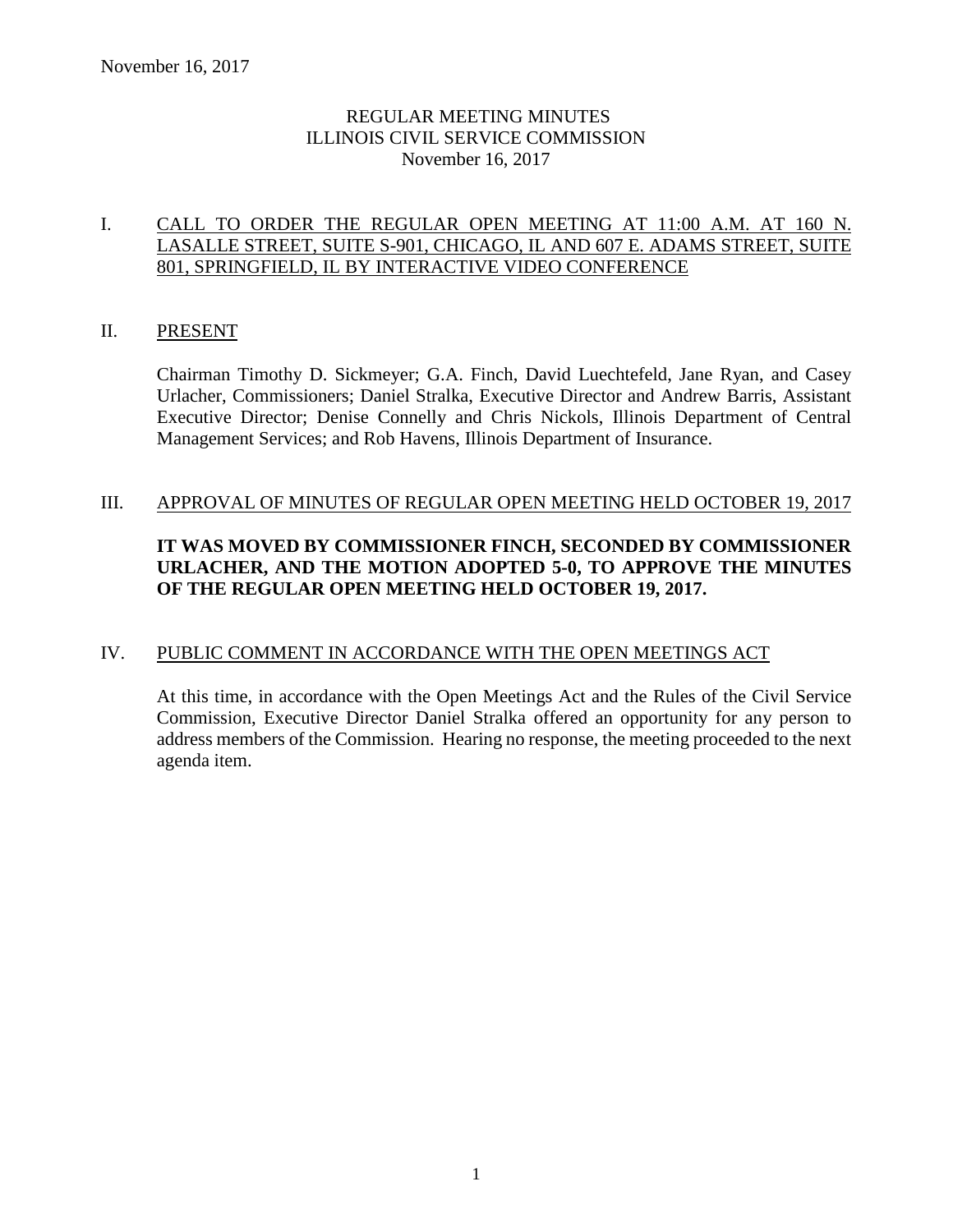#### $V<sub>r</sub>$ EXEMPTIONS UNDER SECTION 4d(3) OF THE PERSONNEL CODE

# A. Report on Exempt Positions from Department of Central Management Services

| <u>Agency</u> | Total<br><b>Employees</b> | Number of Exempt<br>Positions |
|---------------|---------------------------|-------------------------------|
|               |                           |                               |
|               |                           |                               |
|               |                           |                               |
|               |                           |                               |
|               |                           |                               |
|               |                           |                               |
|               |                           |                               |
|               |                           |                               |
|               |                           |                               |
|               |                           |                               |
|               |                           |                               |
|               |                           |                               |
|               |                           |                               |
|               |                           |                               |
|               |                           |                               |
|               |                           |                               |
|               |                           |                               |
|               |                           |                               |
|               |                           |                               |
|               |                           |                               |
|               |                           |                               |
|               |                           |                               |
|               |                           |                               |
|               |                           |                               |
|               |                           |                               |
|               |                           |                               |
|               |                           |                               |
|               |                           |                               |
|               |                           |                               |
|               |                           |                               |
|               |                           |                               |
|               |                           |                               |
|               |                           |                               |
|               |                           |                               |
|               |                           |                               |
|               |                           |                               |
|               |                           |                               |
|               |                           |                               |
|               |                           |                               |
|               |                           |                               |
|               |                           |                               |
|               |                           |                               |
|               |                           |                               |
|               |                           |                               |
|               |                           |                               |
|               |                           |                               |
|               |                           |                               |
|               |                           |                               |
|               |                           |                               |
|               |                           |                               |
|               |                           |                               |
|               |                           |                               |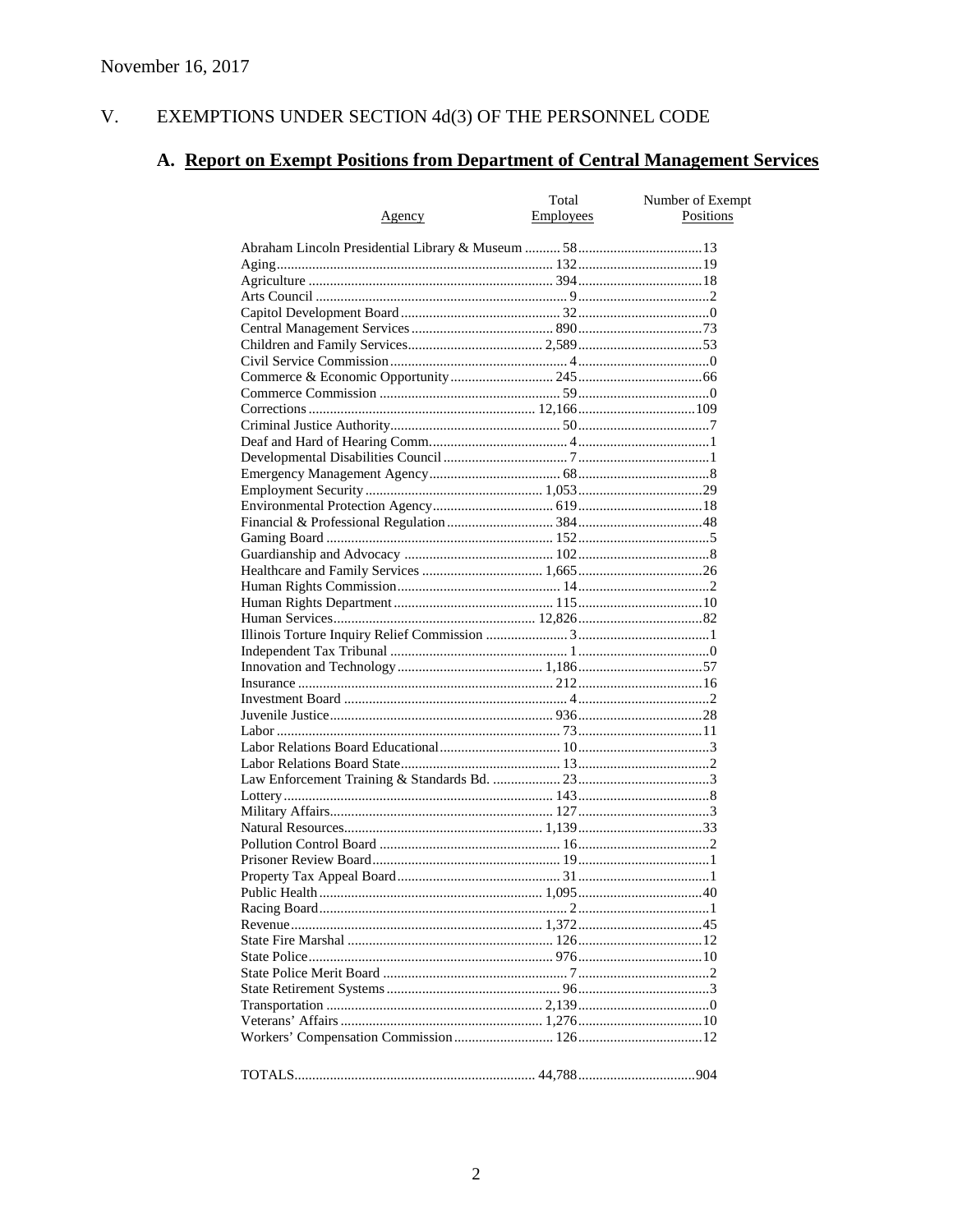#### **B. Governing Rule – Section 1.142 Jurisdiction B Exemptions**

- a) The Civil Service Commission shall exercise its judgment when determining whether a position qualifies for exemption from Jurisdiction B under Section 4d(3) of the Personnel Code. The Commission will consider any or all of the following factors inherent in the position and any other factors deemed relevant to the request for exemption:
	- 1) The amount and scope of principal policy making authority;
	- 2) The amount and scope of principal policy administering authority;
	- 3) The amount of independent authority to represent the agency, board or commission to individuals, legislators, organizations or other agencies relative to programmatic responsibilities;
	- 4) The capability to bind the agency, board or commission to a course of action;
	- 5) The nature of the program for which the position has principal policy responsibility;
	- 6) The placement of the position on the organizational chart of the agency, board or commission;
	- 7) The mission, size and geographical scope of the organizational entity or program within the agency, board or commission to which the position is allocated or detailed.
- b) The Commission may, upon its own action after 30 days' notice to the Director of Central Management Services or upon the recommendation of the Director of the Department of Central Management Services, rescind the exemption of any position that no longer meets the requirements for exemption set forth in subsection (a). However, rescission of an exemption shall be approved after the Commission has determined that an adequate level of managerial control exists in exempt status that will insure responsive and accountable administrative control of the programs of the agency, board or commission.
- c) For all positions currently exempt by action of the Commission, the Director of Central Management Services shall inform the Commission promptly in writing of all changes in essential functions, reporting structure, working title, work location, position title, position number or specialized knowledge, skills, abilities, licensure or certification.
- d) Prior to granting an exemption from Jurisdiction B under Section 4d(3) of the Personnel Code, the Commission will notify the incumbent of the position, if any, of its proposed action. The incumbent may appear at the Commission meeting at which action is to be taken and present objections to the exemption request.

(Source: Amended at 34 Ill. Reg. 3485, effective March 3, 2010)

\* \* \*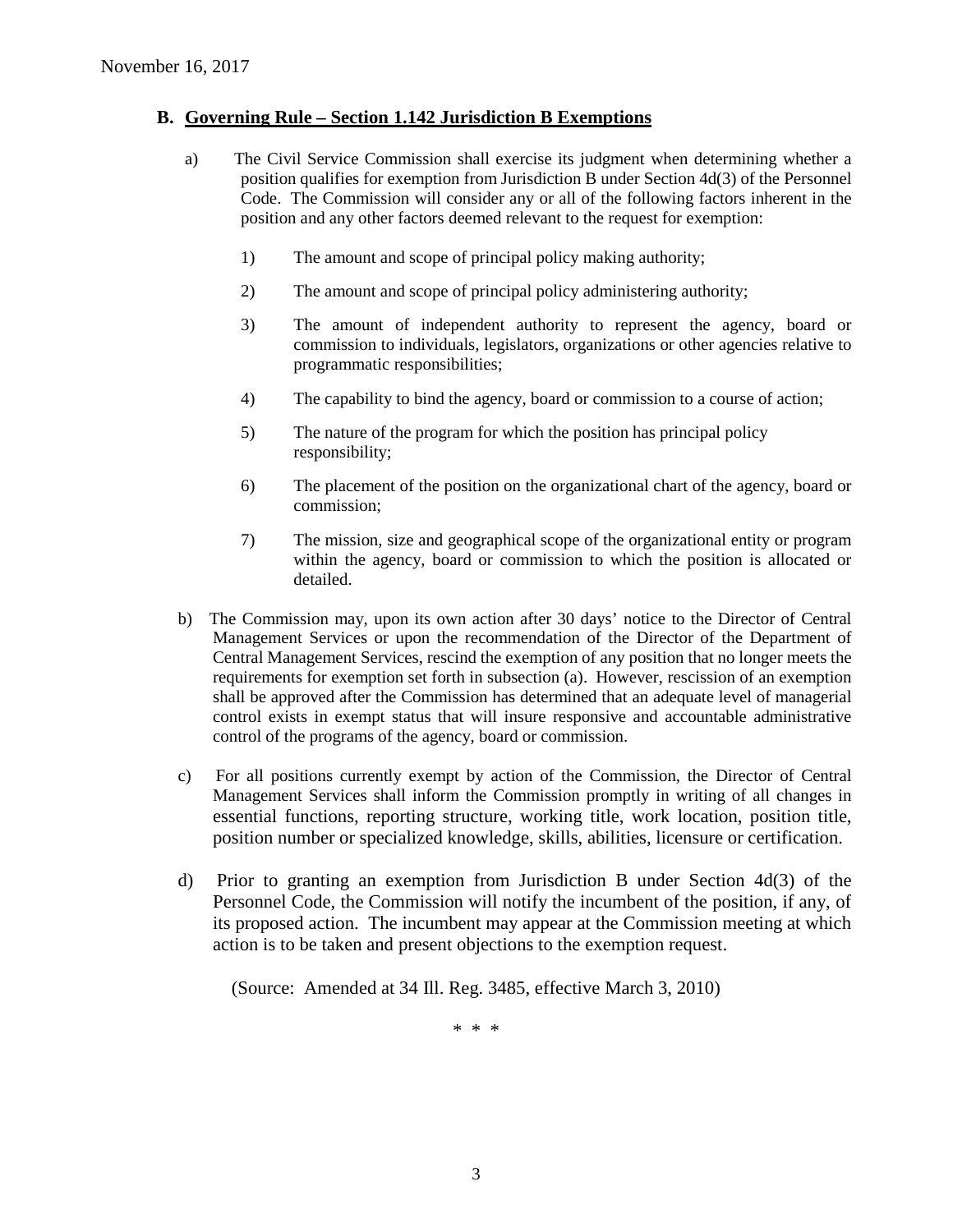## **C. Request for 4d(3) Exemption**

Executive Director Daniel Stralka reported the following:

 $\triangleright$  As to Item C, this request was from the Department of Insurance for a Chief Financial Officer, a position that reports to the Chief Deputy Director who reports to the Director. This request was originally submitted to the Commission on June 28, 2017 but Central Management Services asked that it not be placed on an agenda at that time. Commission staff held the request until being asked to place it on this month's agenda.

This request appears to be the first one that has undergone a review by the Special Master prior to the request being placed before the Commission for approval. Commission staff is unaware of what such a review consists of. In any event, Central Management Services represented that there was no objection from the Special Master to this position being considered for exemption.

This position has principal policy responsibility for all fiscal management and reporting programs of the agency as well as insurance tax administration and Human Resources programs. The Commission has historically approved exemption requests for the principal financial position in an agency. Therefore, Staff recommended approval of this exemption request. Rob Havens, Illinois Department of Insurance, concurred with this presentation. Commissioner Ryan inquired if there were any requests for exemptions that the Special Master denied. Denise Connelly, Central Management Services, replied there were none. She added that the Special Master was still undergoing their analysis. Chairman Sickmeyer asked how long it took the Special Master to respond to the agency request. Denise Connelly replied that it was not a long time at all once it was brought to their attention, not much longer than one day. Commissioner Ryan ask if any exemption requests had been denied by the Special Master. Denise Connelly indicated that none had "at this point."

Executive Director Stralka also reported that last May there were a number of Bureau of Property Management positions in Central Management Services being considered for proposed rescission. At that time a new Deputy Director had been recently appointed to Property Management. It was agreed to give him and the agency an opportunity to review the organizational structure and determine if the positions, especially issues between the seven Regional Managers and four Transactions position, warranted continued exemption. This issue was raised with the agency at our last quarterly meeting without any resolution. Commission Staff will continue to follow up on this outstanding issue.

## **IT WAS MOVED BY COMMISSIONER RYAN, SECONDED BY COMMISSIONER URLACHER, AND THE MOTION ADOPTED 5-0 TO GRANT THE EXEMPTION REQUEST FOR THE FOLLOWING POSITION:**

**C: Chief Financial Officer (Insurance)**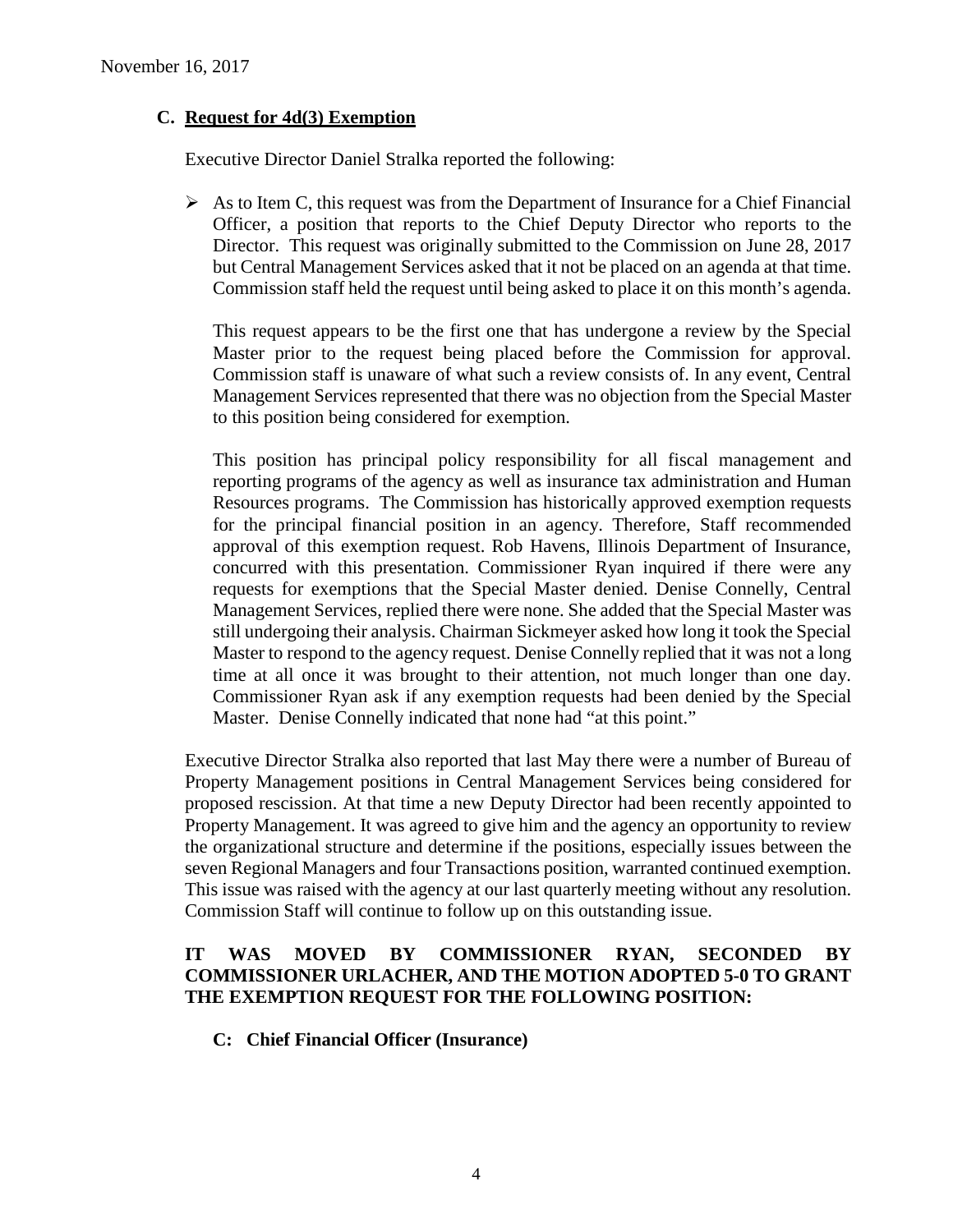### **The following 4d(3) exemption request was granted on November 16, 2017:**

#### **C. Illinois Department of Insurance**

| <b>Position Number</b>  | 40070-14-15-000-00-01                                          |
|-------------------------|----------------------------------------------------------------|
| <b>Functional Title</b> | <b>Chief Financial Officer</b>                                 |
| Incumbent               | Jane Bachman                                                   |
| Supervisor              | Chief Deputy Director of Insurance who reports to the Director |
| Location                | <b>Sangamon County</b>                                         |

## VI. CLASS SPECIFICATIONS

## **A. Governing Rule – Section 1.45 Classification Plan**

The Commission will review the class specifications requiring Commission approval under the Classification Plan and will approve those that meet the requirements of the Personnel Code and Personnel Rules and conform to the following accepted principles of position classification:

- a) The specifications are descriptive of the work being done or that will be done;
- b) Identifiable differentials are set forth among classes that are sufficiently significant to permit the assignment of individual positions to the appropriate class;
- c) Reasonable career promotional opportunities are provided;
- d) The specifications provide a reasonable and valid basis for selection screening by merit examinations;
- e) All requirements of the positions are consistent with classes similar in difficulty, complexity and nature of work.

The following class title was submitted for revision by the Director of the Illinois Department of Central Management Services:

#### **B. Gaming Senior Special Agent**

Assistant Executive Director Barris Andrew Barris spoke to Chris Nickols at CMS Technical Services to clarify issues regarding the creation and revision dates of the Gaming Senior Special Agent class. Nickols confirmed that the class was created on April 1, 2010 and revised most recently in February 2017. Nickols explained that the February 2017 revision was necessary to create multiple pathways of experience to be promoted in the class but there was miscommunication with the agency as to the specific years of experience that was requested by the agency, i.e., the year of training plus three years of experience would not address the need to fill positions as the year of training should be included in the desirable three years of gaming experience. Nickols confirmed that the ambiguity had come up in the implementation of the interview process.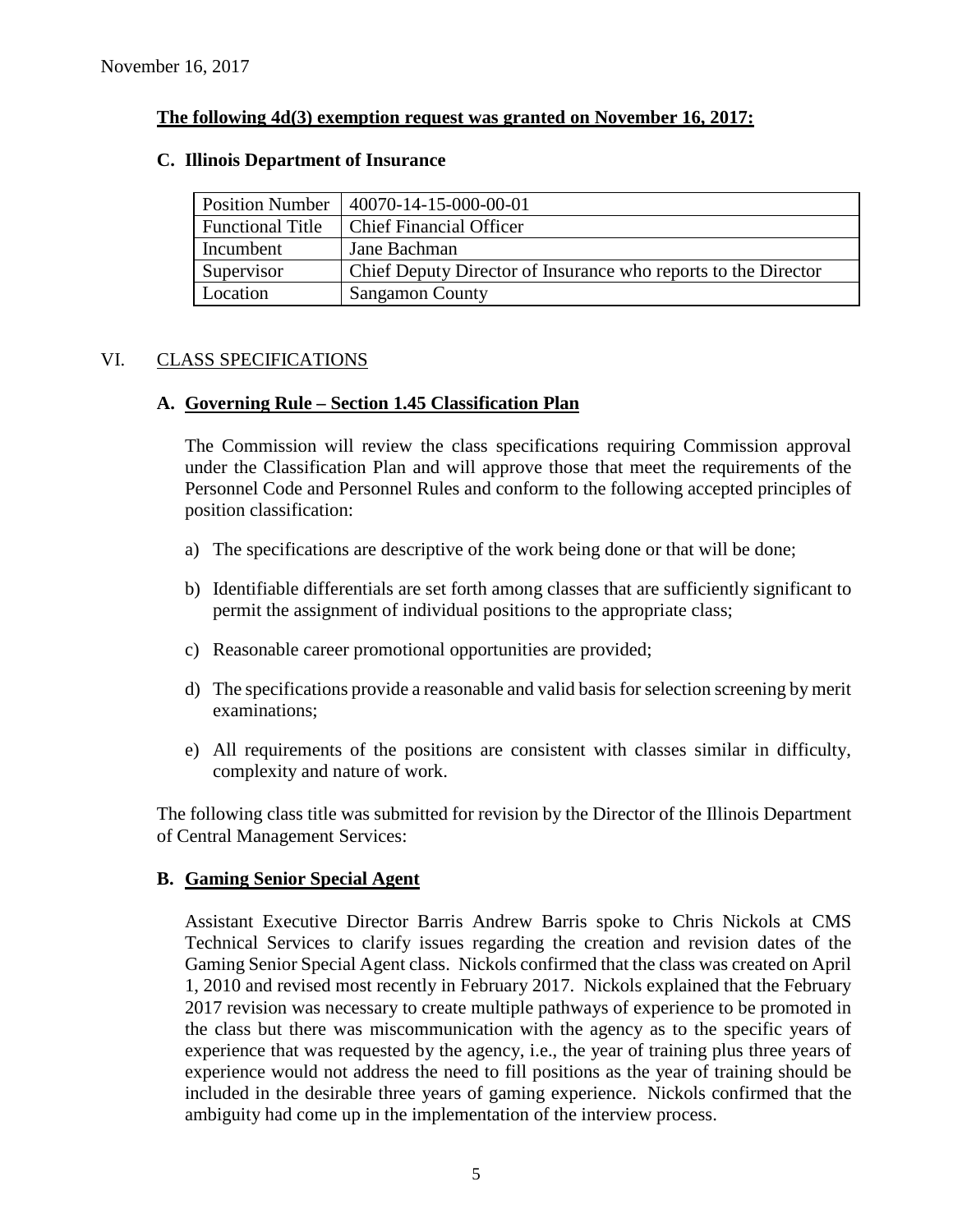## **IT WAS MOVED BY COMMISSIONER URLACHER, SECONDED BY COMMISSIONER LUECHTEFELD, AND THE MOTION ADOPTED 5-0 TO APPROVE THE REVISION OF THE FOLLOWING CLASS TITLE TO BE EFFECTIVE DECEMBER 1, 2017:**

#### **B. Gaming Senior Special Agent**

## **IT WAS MOVED BY COMMISSIONER FINCH, SECONDED BY COMMISSIONER LUECHTEFELD, AND THE MOTION ADOPTED 5-0 TO DISAPPROVE ANY CLASS SPECIFICATIONS RECEIVED BY THE COMMISSION STAFF NOT CONTAINED IN THIS AGENDA TO ALLOW ADEQUATE STUDY.**

#### VII. PERSONNEL RULES

## **A. Civil Service Commission Governing Rule – Section 1.310 Personnel Rules**

The Commission has power to disapprove new rules or amendments to existing rules submitted by the Director of Central Management Services. Such proposed new rules or amendments of existing rules submitted to the Commission shall be accompanied by a report of proceedings attending the prior public hearing required by law with respect to them. If the Commission does not disapprove new rules or any amendment to existing rules within 30 days following the receipt from the Director of Central Management Services, the new rules or amendments have the force and effect of law after filing by the Director with the Secretary of State.

#### **B. None submitted**

**IT WAS MOVED BY COMMISSIONER RYAN, SECONDED BY COMMISSIONER LUECHTEFELD, AND THE MOTION ADOPTED 5-0 TO DISAPPROVE ANY AMENDMENTS TO PERSONNEL RULES RECEIVED BY THE COMMISSION STAFF BUT NOT CONTAINED IN THIS AGENDA TO ALLOW ADEQUATE STUDY.** 

## VIII. MOTION TO CLOSE A PORTION OF THE MEETING

**IT WAS MOVED BY COMMISSIONER URLACHER, SECONDED BY COMMISSIONER FINCH, AND BY ROLL CALL VOTE THE MOTION ADOPTED 5-0 TO CLOSE A PORTION OF THE MEETING PURSUANT TO SUBSECTIONS 2(c)(1), 2(c)(4), AND 2(c)(11) OF THE OPEN MEETINGS ACT.**

| <b>SICKMEYER</b> | YES. | <b>FINCH</b> | YES |
|------------------|------|--------------|-----|
| LUECHTEFELD      | YES. | <b>RYAN</b>  | YES |
| <b>URLACHER</b>  | YES. |              |     |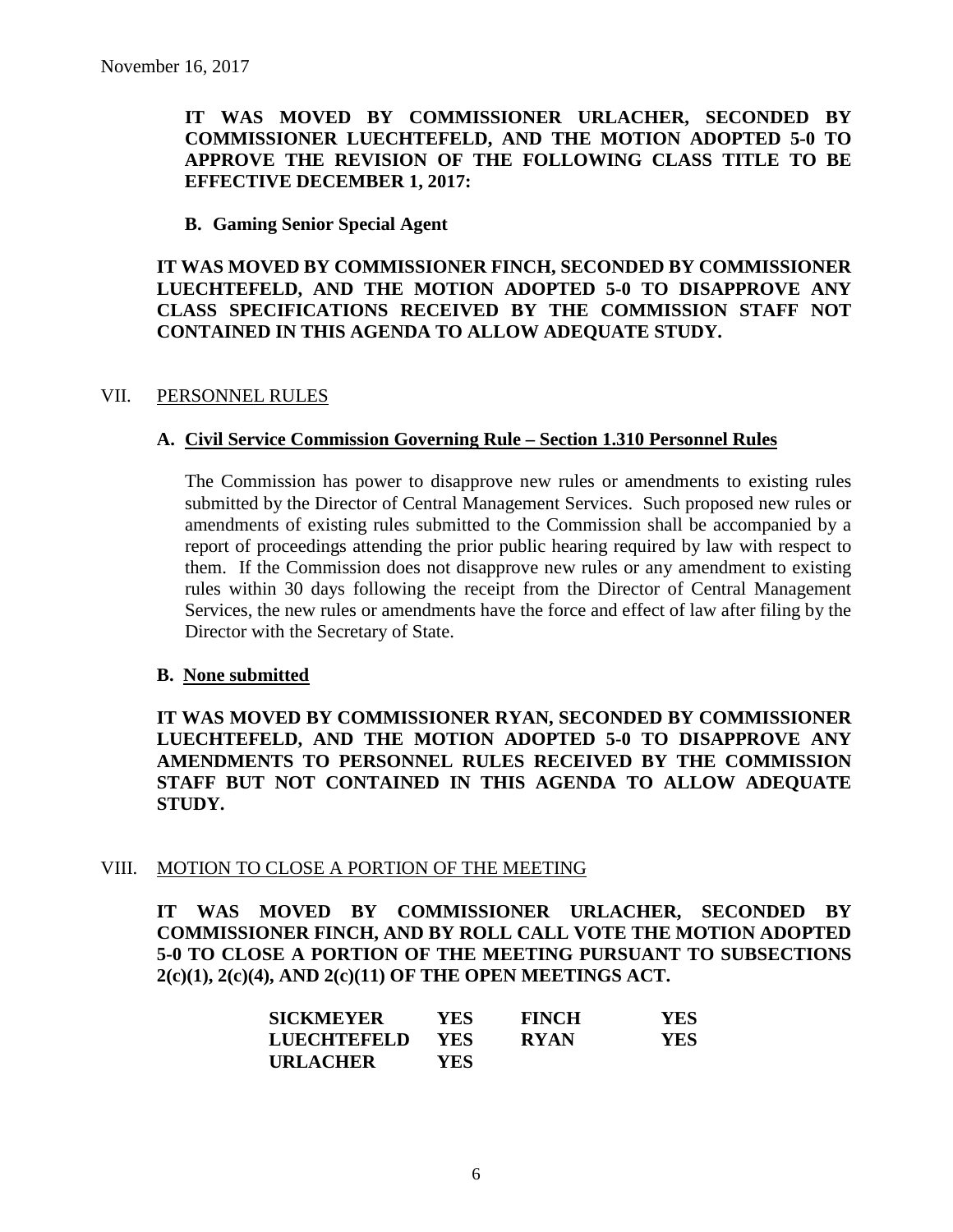## IX. RECONVENE THE OPEN MEETING

Upon due and proper notice, the regular open meeting of the Illinois Civil Service Commission was reconvened at 160 N. LaSalle Street, Suite S-901, Chicago, Illinois and 607 E. Adams Street, Suite 801, Springfield, Illinois by interactive video conference at 11:20 a.m.

#### PRESENT

Chairman Timothy D. Sickmeyer; G.A. Finch, David Luechtefeld, Jane Ryan, and Casey Urlacher, Commissioners; and Daniel Stralka, Executive Director and Andrew Barris, Assistant Executive Director.

## X. NON-MERIT APPOINTMENT REPORT

Set forth below is the number of consecutive non-merit appointments made by each agency as reported by Central Management Services.

| <b>Agency</b>                            |                | $9/30/17$   10/31/17   10/31/16 |                |
|------------------------------------------|----------------|---------------------------------|----------------|
| Aging                                    |                |                                 | 0              |
| Agriculture                              | 13             | $\overline{2}$                  | 3              |
| <b>Central Management Services</b>       | 5              | 7                               | $\overline{2}$ |
| <b>Children and Family Services</b>      | 0              | 0                               |                |
| Commerce and Economic Opportunity        | 1              | $\bf{0}$                        | $\overline{0}$ |
| <b>Employment Security</b>               | 1              | $\overline{2}$                  |                |
| Financial and Professional Regulation    | 1              | 3                               | $\Omega$       |
| <b>Gaming Board</b>                      | $\overline{2}$ | $\overline{2}$                  | 1              |
| Guardianship & Advocacy                  | $\overline{0}$ | 1                               | 2              |
| <b>Healthcare and Family Services</b>    | 5              | 4                               | 1              |
| <b>Historic Preservation Agency</b>      | 9              | 3                               | $\overline{2}$ |
| <b>Human Services</b>                    | 9              | 20                              | 13             |
| Innovation & Technology                  | $\overline{4}$ | 6                               | $\overline{0}$ |
| Insurance                                | 1              | 1                               |                |
| <b>Labor Relations Board-Educational</b> | $\overline{2}$ | $\overline{2}$                  | 0              |
| <b>Natural Resources</b>                 | 39             | 15                              | 14             |
| Property Tax Appeal Board                | 1              | 1                               | $\overline{0}$ |
| <b>Public Health</b>                     | $\overline{2}$ | $\bf{0}$                        | $\Omega$       |
| Revenue                                  | $\overline{0}$ | $\bf{0}$                        | 0              |
| <b>State Fire Marshal</b>                | 0              | 1                               |                |
| <b>State Police</b>                      | $\overline{4}$ | 7                               | 0              |
| <b>State Retirement Systems</b>          | 1              | $\mathbf{1}$                    | $\theta$       |
| Transportation                           |                | 5                               | 10             |
| Veterans' Affairs                        | 1              | $\bf{0}$                        | 0              |
| Workers' Compensation Commission         |                | $\bf{0}$                        |                |
| <b>Totals</b>                            | 104            | 84                              | 53             |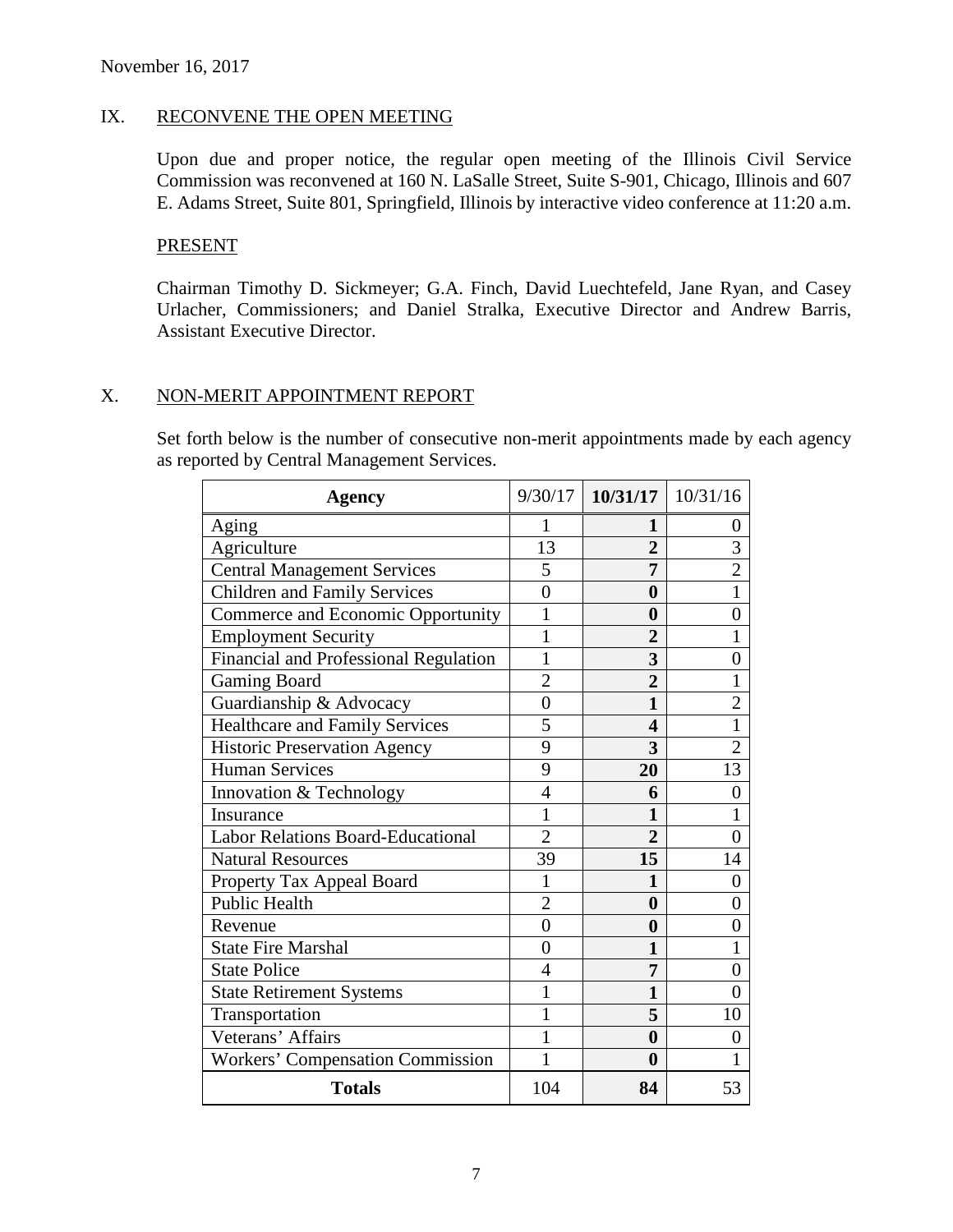## XI. PUBLICLY ANNOUNCED DECISIONS RESULTING FROM APPEALS

#### **DA-5-18**

| Employee    | Christopher D. Williams | <b>Appeal Date</b>       | 08/09/17          |
|-------------|-------------------------|--------------------------|-------------------|
| Agency      | <b>Human Services</b>   | Decision Date $11/01/17$ |                   |
| Appeal Type | Discharge               | Proposal for             | Discharge upheld. |
| ALJ         | <b>Andrew Barris</b>    | Decision                 |                   |

**IT WAS MOVED BY COMMISSIONER URLACHER, SECONDED BY COMMISSIONER FINCH, AND BY ROLL CALL VOTE OF 5-0 THE MOTION ADOPTED TO AFFIRM AND ADOPT THE PROPOSAL OF THE ADMINISTRATIVE LAW JUDGE THAT THE PROVEN CHARGES WARRANT DISCHARGE FOR THE REASONS SET FORTH IN THE PROPOSAL FOR DECISION DATED NOVEMBER 1, 2017.**

| <b>SICKMEYER</b> | YES. | <b>FINCH</b> | YES |
|------------------|------|--------------|-----|
| LUECHTEFELD      | YES. | <b>RYAN</b>  | YES |
| <b>URLACHER</b>  | YES. |              |     |

#### **DA-9-18**

| Employee    | Antoinette Johnson    | Appeal Date          | 08/14/17                             |
|-------------|-----------------------|----------------------|--------------------------------------|
| Agency      | <b>Human Services</b> | <b>Decision Date</b> | 10/30/17                             |
| Appeal Type | Discharge             | Proposal for         | Charge not proven; discharge is      |
| ALJ         | <b>Andrew Barris</b>  | Decision             | set aside in whole and employee      |
|             |                       |                      | is to be reinstated to her position. |

**IT WAS MOVED BY COMMISSIONER LUECHTEFELD, SECONDED BY COMMISSIONER URLACHER, AND BY ROLL CALL VOTE OF 5-0 THE MOTION ADOPTED TO AFFIRM AND ADOPT THE PROPOSAL OF THE ADMINISTRATIVE LAW JUDGE THAT THE CHARGE WAS NOT PROVEN. THE DISCHARGE IS SET ASIDE IN WHOLE AND ANTOINETTE JOHNSON IS TO BE REINSTATED TO HER POSITION AS MENTAL HEALTH TECHNICIAN 2 WITH THE ILLINOIS DEPARTMENT OF HUMAN SERVICES.**

| <b>SICKMEYER</b> | YES.       | <b>FINCH</b> | YES. |
|------------------|------------|--------------|------|
| LUECHTEFELD      | <b>YES</b> | <b>RYAN</b>  | YES. |
| <b>URLACHER</b>  | YES.       |              |      |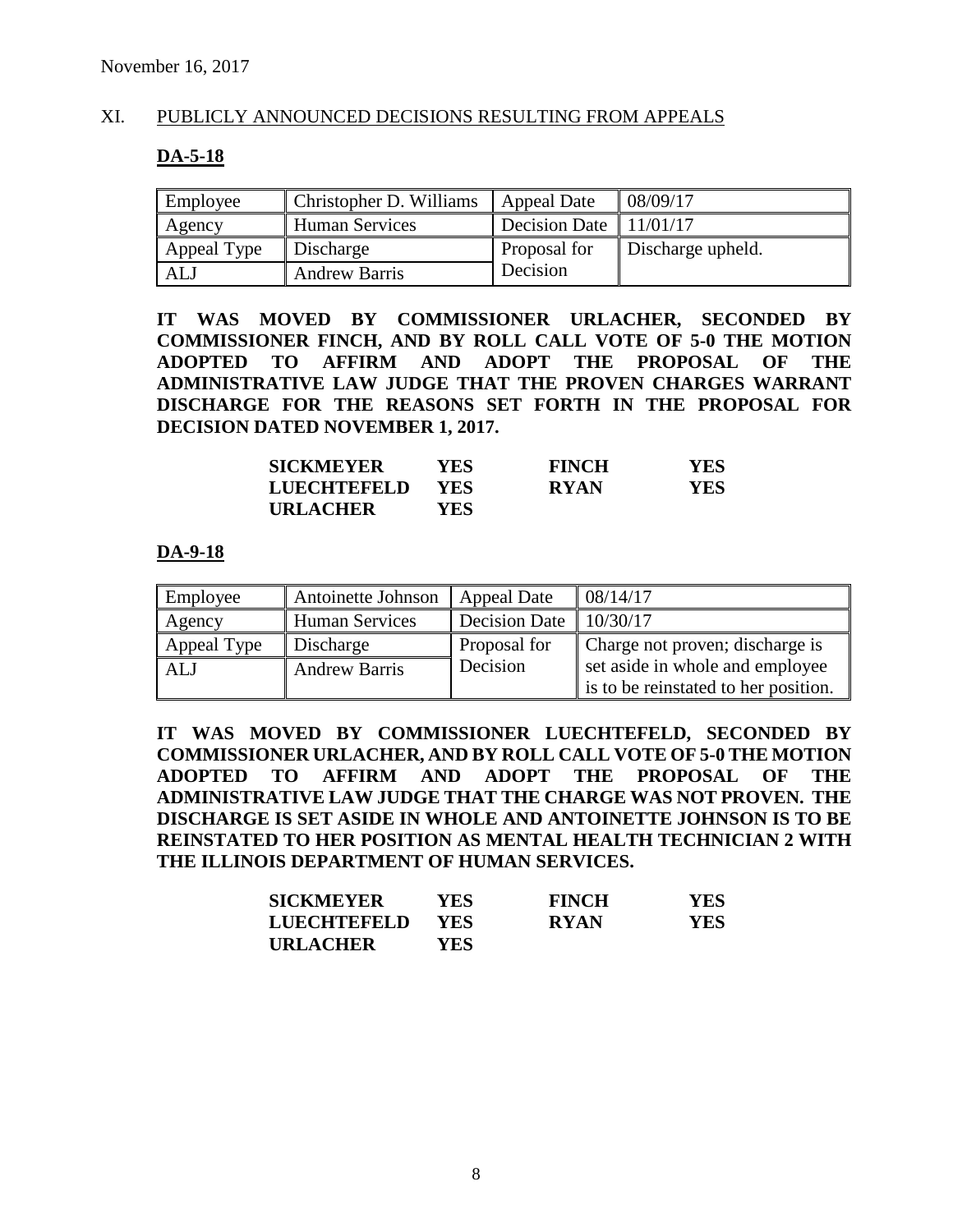## **DA-12-18**

| Employee    | Rodney F. Cruise     | Appeal Date   | 08/24/17          |
|-------------|----------------------|---------------|-------------------|
| Agency      | Agriculture          | Decision Date | 11/02/17          |
| Appeal Type | Discharge            | Proposal for  | Discharge upheld. |
| ALJ         | <b>Andrew Barris</b> | Decision      |                   |

## **IT WAS MOVED BY COMMISSIONER RYAN, SECONDED BY COMMISSIONER URLACHER, AND BY ROLL CALL VOTE OF 5-0 THE MOTION ADOPTED TO AFFIRM AND ADOPT THE PROPOSAL OF THE ADMINISTRATIVE LAW JUDGE THAT THE PROVEN CHARGES WARRANT DISCHARGE FOR THE REASONS SET FORTH IN THE PROPOSAL FOR DECISION DATED NOVEMBER 2, 2017**

| <b>SICKMEYER</b> | <b>YES</b> | <b>FINCH</b> | <b>YES</b> |
|------------------|------------|--------------|------------|
| LUECHTEFELD      | <b>YES</b> | <b>RYAN</b>  | YES        |
| <b>URLACHER</b>  | YES.       |              |            |

#### XII. STAFF REPORT

Assistant Executive Director Andrew Barris informed the Commission:

- $\triangleright$  The Interagency Committee on Employees with Disabilities (ICED) holds meetings every other month and he represents the Commission at these meetings. Barris explained that the ICED puts on a yearly awards banquet in appreciation of agencies, employees, and lawmakers who made in effort to address the needs of employees with disabilities. Barris informed the Commissioners that they should contact him if anyone wanted to attend the meetings by phone or in person.
- $\triangleright$  That he participated in a SAP presentation on Enterprise Electronic Case Management and would be participating in a telephone conference call later in the day with the Bureau of Administrative Hearings Committee on Enterprise Electronic Case Management. The Commissioners inquired about the ways in which such a system could be implemented that would address the needs of the Commission within the confines of budgetary restrictions. Barris indicated he would continue to monitor the implementation of the system at other agencies in light of the needs of the Commission and any rule changes to address such a system.
- $\triangleright$  A telephone call was received from a person who believed she had a right to file a "complaint" with the Commission about her placement on a "Registry" regarding abuse and neglect. The caller specifically referenced statutory language from the Adult Protective Services Act, 320 ILCS 20/7.5 (h) (Act). Barris investigated and learned that the Act became effective in 2014. He explained that the language of the statute could be interpreted to mean that non-state employees have a right to file a complaint with the Commission. The definition of caregiver did not clearly distinguish employees of the State of Illinois from "caregivers" who did not work for the state.